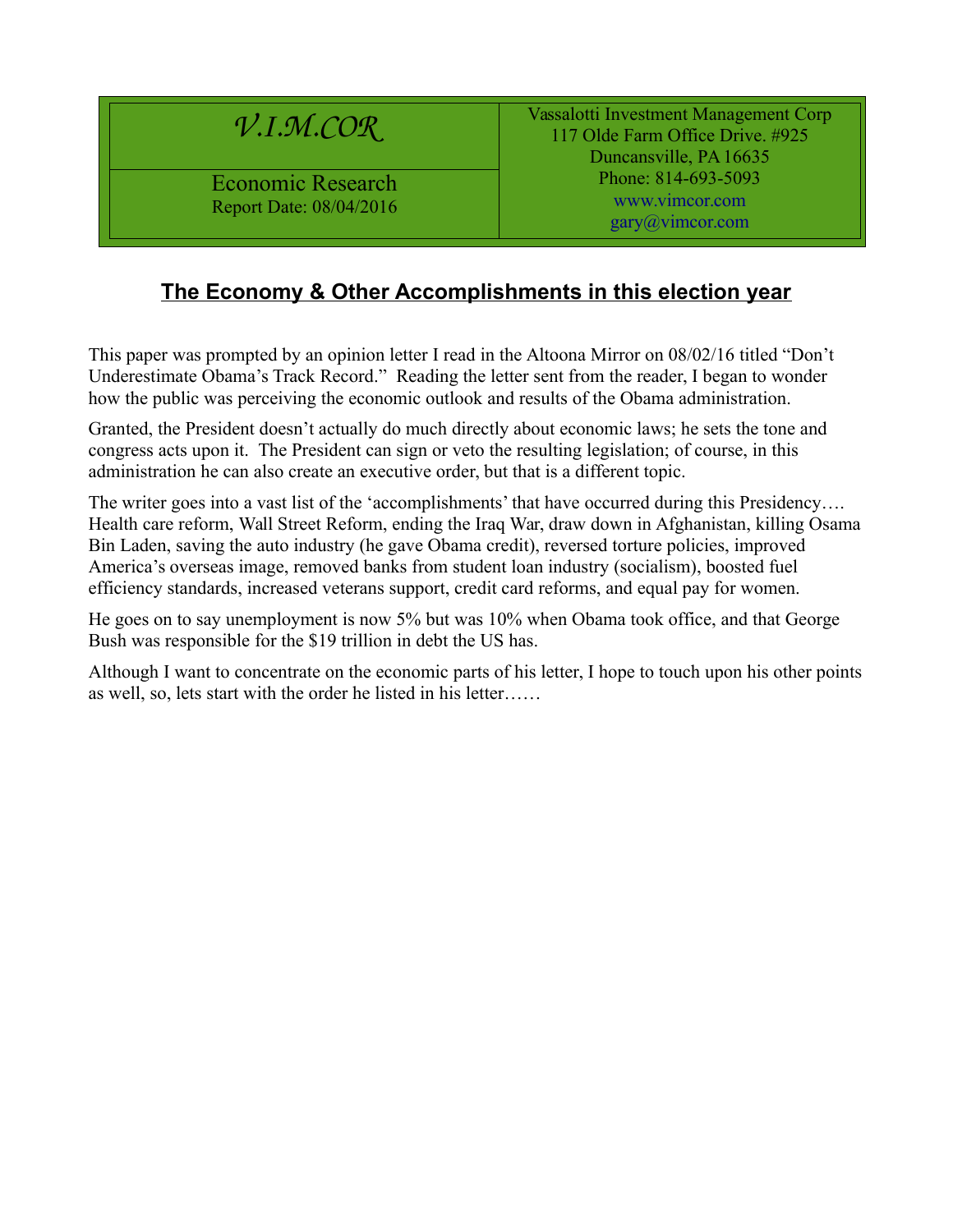## **HealthCare Reform**

The US per capital spending on Health care was \$8,915 (2012), \$8,170 (2009), \$8,411 (2010), and \$ 8,658 (2011). So costs have increased, and yes, they did increase at a lower rate than they had been prior. $<sup>1</sup>$  $<sup>1</sup>$  $<sup>1</sup>$ </sup>

But, this ignores the effects of the recession (cost had risen slower in other recessions as well), and it also does not disclose the reduction in Medicare reimbursements. These reimbursements are not voluntary amounts set by providers, but forced upon providers by the government.

Looking at the private sector that has become involved in the market place plans we see companies that are suffering large losses on the policies; many are dropping plans or leaving the market place ( United Health Group<sup>[2](#page-1-1)</sup>, Blue Cross, Health Net<sup>[3](#page-1-2)</sup>). With fewer insurance providers in the marketplace, premiums will most likely begin to increase to reflect the actual cost of these policies; that is how the free market works, after all. (After reading the ACA, I could not understand why any health insurance company wanted in the exchanges to begin with. The way I read it, it was a map to put them out of business in 5-10 years. It seems to be working).

So, is Health Care reform truly an 'accomplishment?' Only time will tell but considering the losses being incurred in the insurance industry, it does not look good. I know some people that have had the experience that some medications / devices that used to be covered for my family are not covered under the new plans.

## **Wall Street Reform**

Every election year, Wall Street Reform seems to be a large topic of interest. Yes, fraud should be prosecuted (but, that wasn't part of the Dodd Frank reforms by Obama), and it should be kept in mind that the reforms enacted are to stabilize the banks in case of crisis, not to prevent the next crisis.

What, then did Dodd Frank introduce?

1. Financial Stability: Banks must be better capitalized (actually put into effect due to international agreements), more oversight through the Stability Oversight Council.

2. Transparency in Financial Markets: Standardized derivatives must be centrally cleared.

3. Consumer Protection: Established the Consumer Financial Protection Bureau to protect consumers from predatory mortgage and financial products services.<sup>[4](#page-1-3)</sup> (This, of course ignores the Clinton era mandates on mortgage companies to make those low credit loans using little or no documentation. But, of course, the government is not to blame).

<span id="page-1-0"></span><sup>1</sup> http://www.factcheck.org/2014/02/aca-impact-on-per-capita-cost-of-health-care/

<span id="page-1-1"></span><sup>2</sup> https://www.washingtonpost.com/news/wonk/wp/2016/04/19/unitedhealth-group-to-exit-obamacare-exchanges-in-allbut-a-handful-of-states/

<span id="page-1-2"></span><sup>3</sup> http://www.azcentral.com/story/money/business/health/2016/06/29/blue-cross-blue-shield-health-net-drop-affordablecare-act-marketplace-plans/86519566/

<span id="page-1-3"></span><sup>4</sup> https://www.treasury.gov/press-center/Documents/DFA%205%20Year%20Deck.pdf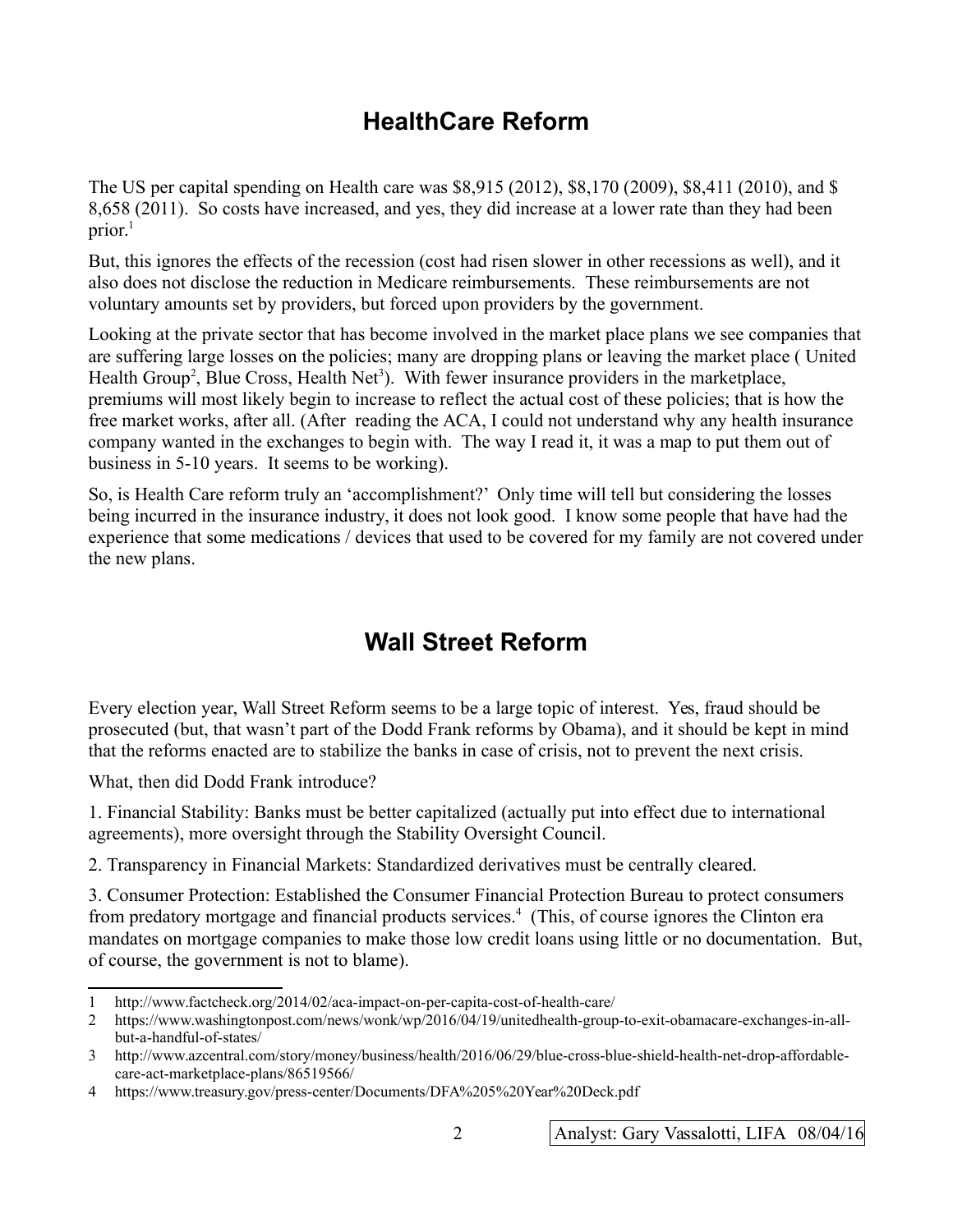Again, time may tell if these are successful.

## **Ending War in Iraq / Draw Down in Afghanistan / Killing Osama**

Well, again, yes and no. He did bring the troops back, but at the same time declared / extended a 'national emergency' situation in Iraq. This declaration triggers provisions in "numerous statutes which confer standby authority on the president."[5](#page-2-0) So, he could send the troops back at a moments notice.

Obama did decrease the number of troops in Afghanistan; however, many analysts believe this has made the situation worse, not better.<sup>[6](#page-2-1)</sup>

Osama was killed during the Obama administration. A definite positive.

## **Saving the Auto Industry**

Well, the Obama administration was involved, but to say they are solely responsible, not so much.

Barack Obama, however, cannot claim full credit for this outcome. According to several experts, he needs to share it with his predecessor, President George W. Bush. Dr. James Rubenstein at Miami University co-wrote a post-bankruptcy assessment for the Federal Reserve Bank of Chicago. Rubenstein said no one should overlook the importance of Bush's decision to use \$17.6 billion in TARP money in December 2008 to keep General Motors and Chrysler afloat.

"The Bush Administration provided short-term bridge loans," Rubenstein said. "That allowed the Obama Administration to take a couple of months to assess the situation."

Aaron Bragman, the lead American automotive analyst for the financial forecasting group IHS Automotive, echoed the point. "The Bush administration is the one that actually acted to save them from an uncontrolled bankruptcy and shutdown," Bragman said. "The Obama administration's role was to fix them."

I agree that the saving of the industry was imperative. I do wonder about some aspects of it, including the large benefit given to the unions vs the forced haircut given the bondholders<sup>[7](#page-2-2)</sup>. One other 'odd' thing was the selling of the government stake in GM before the revelation of costly recalls; had a private investor done this, a lawsuit would have surely followed.

<span id="page-2-0"></span><sup>5</sup> http://www.cnsnews.com/news/article/terence-p-jeffrey/3-years-after-he-ended-war-obama-declares-iraq-nationalemergency-us

<span id="page-2-1"></span><sup>6</sup> http://www.politifact.com/truth-o-meter/promises/obameter/promise/1096/end-war-afghanistan-2014/

<span id="page-2-2"></span><sup>7</sup> http://www.politifact.com/truth-o-meter/article/2012/sep/06/did-obama-save-us-automobile-industry/